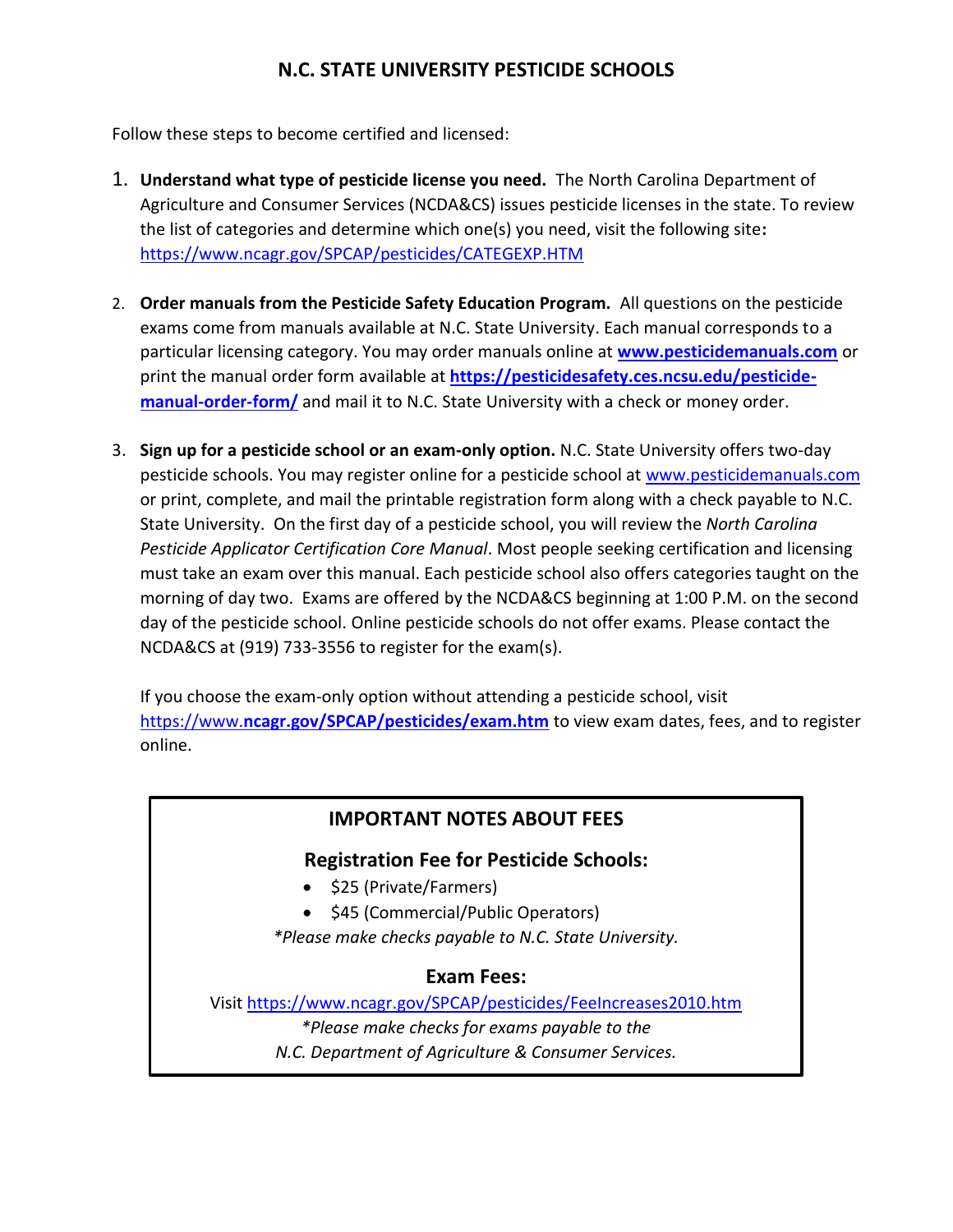# **PESTICIDE SCHOOL REGISTRATION FORM - SPRING 2022**

#### **NAME (Please print clearly)**

#### **STREET ADDRESS**

**CITY, STATE, ZIP**

**PHONE NUMBER / EMAIL ADDRESS**

## *\*All of our schools are in-person.*

#### **BRYSON CITY, NC – JANUARY 19-20**

- \_\_\_\_ Ornamentals & Turf
- \_\_\_\_ Private (Farmers)

### **GREENSBORO, NC – JANUARY 26-27** Registration Closed

- \_\_\_\_ Ornamentals & Turf
- \_\_\_\_ Right of Way
- \_\_\_\_ Aquatic
- Private (Farmers)

#### **LENOIR, NC – FEBRUARY 2-3**

- \_\_\_\_ Ornamentals & Turf
- \_\_\_\_ Private (Farmers)

#### **FAYETTEVILLE, NC – FEBRUARY 8-9** Registration Closed

- \_\_\_\_ Ornamentals & Turf
- \_\_\_\_ Right of Way
- \_\_\_\_ Aquatic
- \_\_\_\_ Public Health
- \_\_\_\_ Private (Farmers)

### **PLYMOUTH, NC – FEBRUARY 15-16** Registration Closed

- \_\_\_\_ Ornamentals & Turf
- \_\_\_\_ Ag. Pest Plant
- \_\_\_\_ Private (Farmers)

#### **WINSTON-SALEM, NC – MARCH 1-2** Registration Closed

- \_\_\_\_ Ornamentals & Turf
- \_\_\_\_ Structural
- Private (Farmers)

#### **PITTSBORO – MARCH 15-16**

- \_\_\_\_ Ornamentals & Turf
- \_\_\_\_ Private (Farmers)

### **SHELBY, NC – MARCH 23-24**

\_\_\_\_ Ornamentals & Turf \_\_\_\_ Private (Farmers)

#### **MANTEO, NC – MARCH 29-30**

- \_\_\_\_ Ornamentals & Turf
- \_\_\_\_ Private (Farmers)

**MAIL TO:** Pesticide Safety Education Dept. of Horticultural Science NCSU Campus Box 7609 Raleigh, NC 27695-7609

Please read instructions on the first page**. Pay and register for only one sub-category** even if you plan to test in more than one.

## **FEES MADE PAYABLE TO NCSU:**

Commercial Applicator - \$45.00

Private Applicator - \$25.00

#### **MONROE, NC – APRIL 6-7**

- \_\_\_\_ Ornamentals & Turf
- Private (Farmers)

#### **MILLS RIVER, NC – APRIL 13-14**

- \_\_\_\_ Ornamentals & Turf
- \_\_\_\_ Right of Way
- \_\_\_\_ Aquatic
- \_\_\_\_ Private (Farmers)

#### **NEWLAND, NC – APRIL 20-21**

- \_\_\_\_ Ornamentals & Turf
- \_\_\_\_ Private (Farmers)

### **JACKSONVILLE, NC – MAY 3-4**

- \_\_\_\_ Ornamentals & Turf
- \_\_\_\_\_ Ag. Pest Plant
- \_\_\_\_\_ Public Health
- \_\_\_\_ Private (Farmers)

### **WAKE/JOHNSTON COUNTIES, NC – MAY 10-11**

- \_\_\_\_ Ornamentals & Turf
- \_\_\_\_ Right of Way
- \_\_\_\_ Aquatic
- \_\_\_\_ Structural
- \_\_\_\_ Private (Farmers)

### **ALBEMARLE, NC – JUNE 8-9**

- \_\_\_\_ Ornamentals & Turf
- \_\_\_\_ Private (Farmers)

#### GREENSBORO<del>,</del> NC-JUNE 22-23 Registration Closed

- \_\_\_\_ Ornamentals & Turf
- \_\_\_\_ Right of Way
- \_\_\_\_ Aquatic
- \_\_\_\_ Private (Farmers)

#### WILMINGTON, NC- JUNE 28-29 Registration Closed

- \_\_\_\_ Ornamentals & Turf
- \_\_\_\_ Right of Way
- \_\_\_\_ Aquatic
- \_\_\_\_ Private (Farmers)

# **STATESVILLE, NC – JULY 13-14**

- \_\_\_\_ Ornamentals & Turf
- \_\_\_\_ Private (Farmers)